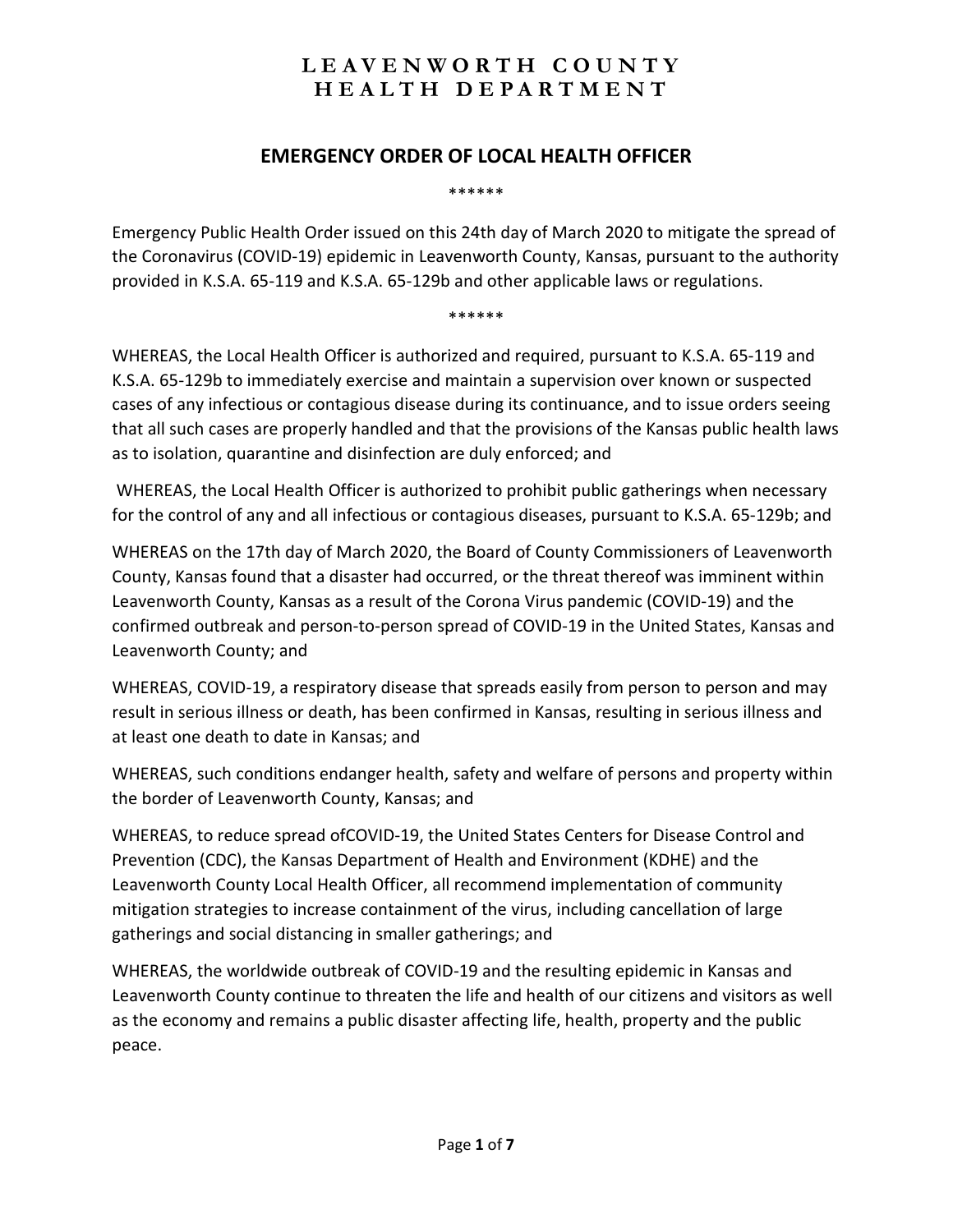NOW, THEREFORE, BE IT ORDERED by the Local Health Officer, pursuant to the above authorities, that:

#### **Section One: Stay at Home**

Individuals may leave their residence only to perform an Essential Activity. To the extent possible, caregivers should keep their children at their residence unless childcare is necessary for the caregiver to perform an Essential Activity. People at high risk of severe illness from COVID-19 are urged to stay in their residence except as necessary to seek medical care. Individuals who are sick may leave their residence only as necessary to seek or receive medical care in accordance with guidance from public health officials. All individuals shall exercise Social Distancing Requirements at all times.

#### **Section Two: Non-essential business and operations must cease.**

All businesses and operations in Leavenworth County, except Essential Businesses as defined below, are required to cease all activities. For clarity, businesses may also continue operations consisting exclusively of employees or contractors performing activities at their own residences (i.e., working from home).

#### **Section Three**: Definitions and Exemptions.

- a. For purposes of this Order, Social Distancing Requirements means maintaining at least sixfoot social distancing from other individuals, washing hands with soap and water for at least twenty seconds as frequently as possible or using hand sanitizer, covering coughs or sneezes (into the sleeve or elbow, not hands), regularly cleaning high-touch surfaces, and not shaking hands.
- b. For purposes of this Order individuals may leave their residence only to perform any of the following "Essential Activities" as described below. People at high risk of severe illness from COVID-19 and people who are sick are urged to stay in their residence except as necessary to seek medical care.
	- i. To engage in activities or perform tasks essential to their health and safety, or to the health and safety of their family or household members (including, but not limited to, pets), such as, by way of example only and without limitation, obtaining medical supplies or medication, or visiting a health care professional;
	- ii. To obtain necessary services or supplies for themselves and their family or household members, to obtain supplies they need to work from home, or to deliver those services or supplies to others, such as, by way of example only and without limitation, canned food, dry goods, fresh fruits and vegetables, pet supplies, fresh meats, fish, and poultry, and any other household consumer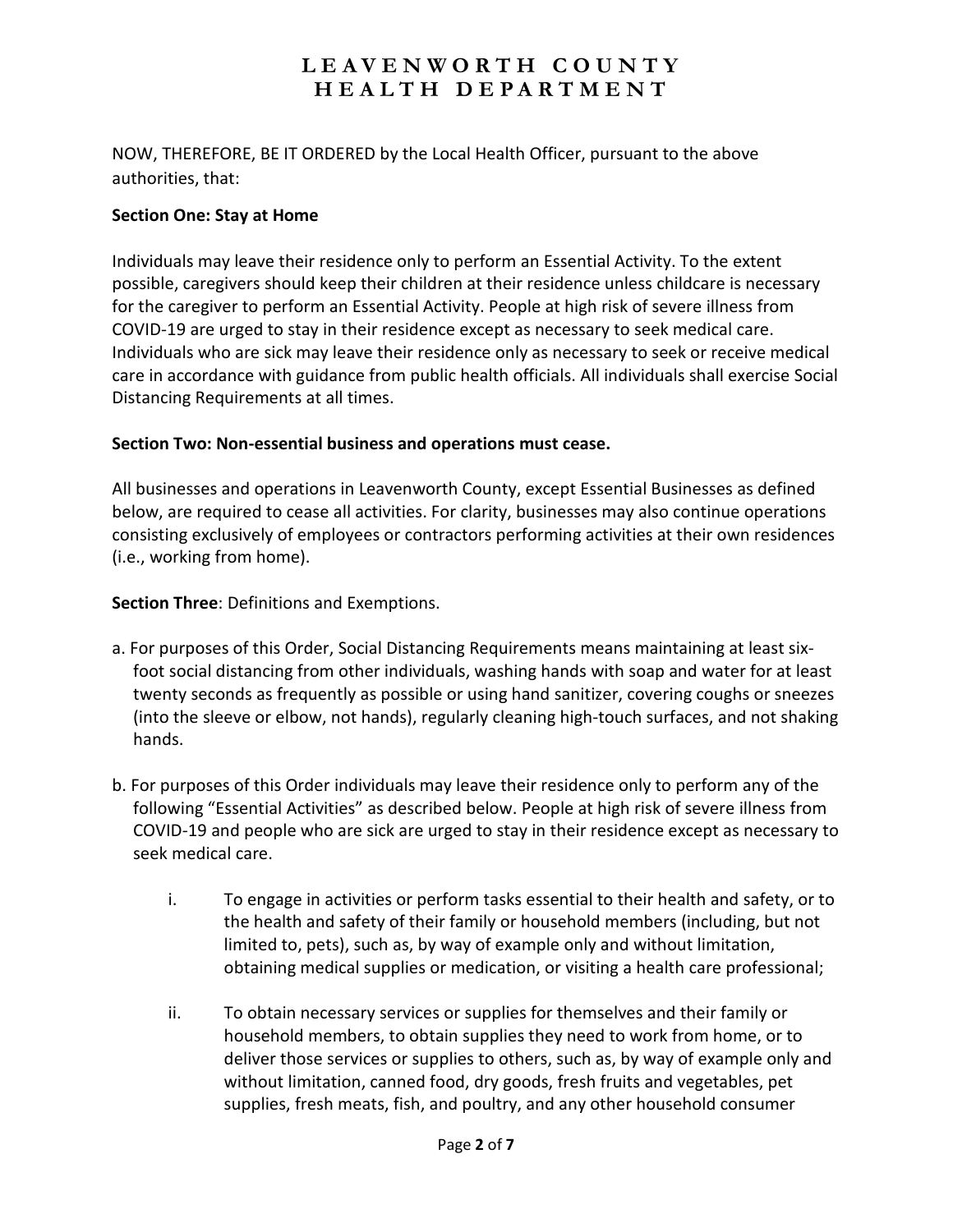products, and products necessary to maintain the safety, sanitation, and essential operation of residences;

- iii. To engage in outdoor activity, provided the individuals comply with Social Distancing Requirements as defined in this Section, such as, by way of example and without limitation, walking, hiking, or running. Use of parks and other public areas are permitted. However, use of playground equipment is prohibited;
- iv. To perform work providing essential products and services at an Essential Business or to otherwise carry out activities specifically permitted in this Order; and
- v. To care for a family member or pet in another household.
- vi. To work for or obtain services at any "Healthcare Operations" including hospitals, clinics, dentists, pharmacies, pharmaceutical and biotechnology companies, other healthcare facilities, healthcare suppliers, home healthcare services providers, mental health providers, or any related and/or ancillary healthcare services. "Healthcare Operations" also includes veterinary care and all healthcare services provided to animals. This exemption shall be construed broadly to avoid any impacts to the delivery of healthcare, broadly defined. "Healthcare Operations" does not include activities at fitness and exercise gyms and similar facilities.
- vii. To provide any services or perform any work necessary to the operations and maintenance of "Essential Infrastructure," including, but not limited to, public works construction, construction of housing (in particular affordable housing or housing for individuals experiencing homelessness), airport operations, water, sewer, gas, electrical, oil refining, roads and highways, public transportation, solid waste collection and removal, internet, and telecommunications systems (including the provision of essential global, national, and local infrastructure for computing services, business infrastructure, communications, and webpage based services), provided that they carry out those services or that work in compliance with Social Distancing Requirements as defined this Section, to the extent possible.
- c. For purposes of this Order, all first responders, emergency management personnel, emergency dispatchers, court personnel, and law enforcement personnel, and others working for or to support Essential Businesses are categorically exempt from this Order. Further, nothing in this Order shall prohibit any individual from performing or accessing "Essential Governmental Functions." Essential Government Functions means all services needed to ensure the continuing operation of the government agencies and provide for the health, safety and welfare of the public. All Essential Governmental Functions shall be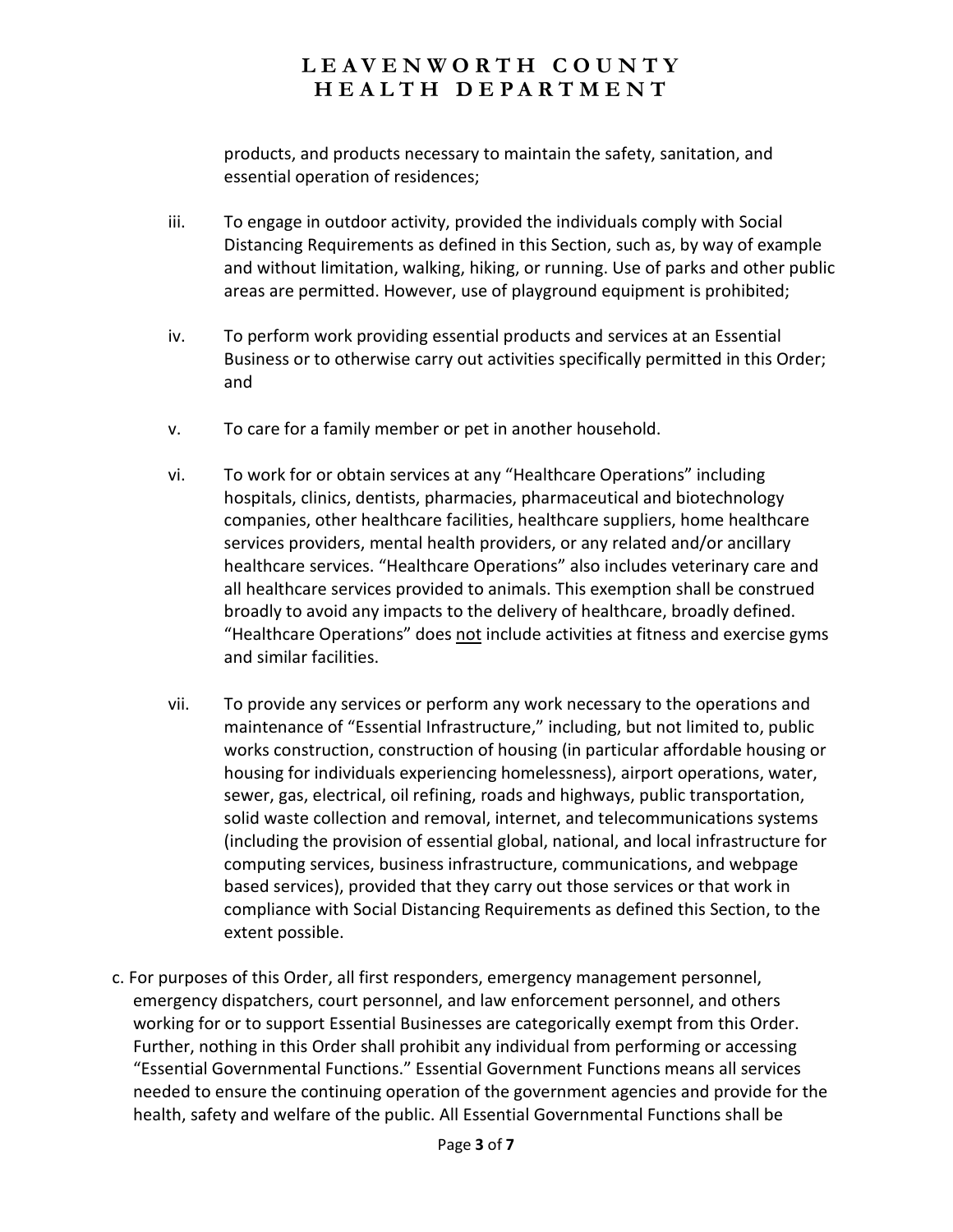performed in compliance with Social Distancing Requirements as defined this Section, to the extent possible.

- d. For the purposes of this Order, **covered businesses** include any for-profit, non-profit, or educational entities, regardless of the nature of the service, the function they perform, or its corporate or entity structure.
- e. For the purposes of this Order, "**Essential Businesses**" means:
	- i. Healthcare Operations, Essential Infrastructure and Essential Government Functions;
	- ii. Grocery stores, certified farmers' markets, farm and produce stands, supermarkets, food banks, convenience stores, and other establishments engaged in the retail sale of canned food, dry goods, fresh fruits and vegetables, pet supply, fresh meats, fish, and poultry, liquor stores, and any other household consumer products (such as cleaning and personal care products). This includes stores that sell groceries and also sell other non-grocery products, and products necessary to maintaining the safety, sanitation, and essential operation of residences;
	- iii. Food cultivation, including farming, livestock, and fishing;
	- iv. Human and animal food processing facility workers;
	- v. Businesses that provide food, shelter, and social services, and other necessities of life for economically disadvantaged or otherwise needy individuals;
	- vi. Newspapers, television, radio, and other media services;
	- vii. Gas stations and auto-supply, auto-repair, and related facilities;
	- viii. Banks and related financial institutions;
	- ix. Hardware stores;
	- x. Plumbers, electricians, exterminators, and other service providers who provide services that are necessary to maintaining the safety, sanitation, and essential operation of residences, Essential Activities, and Essential Businesses;
	- xi. Businesses providing mailing and shipping services, including post office boxes;
	- xii. Educational institutions—including public and private K-12 schools, colleges, and universities—for purposes of facilitating distance learning or performing essential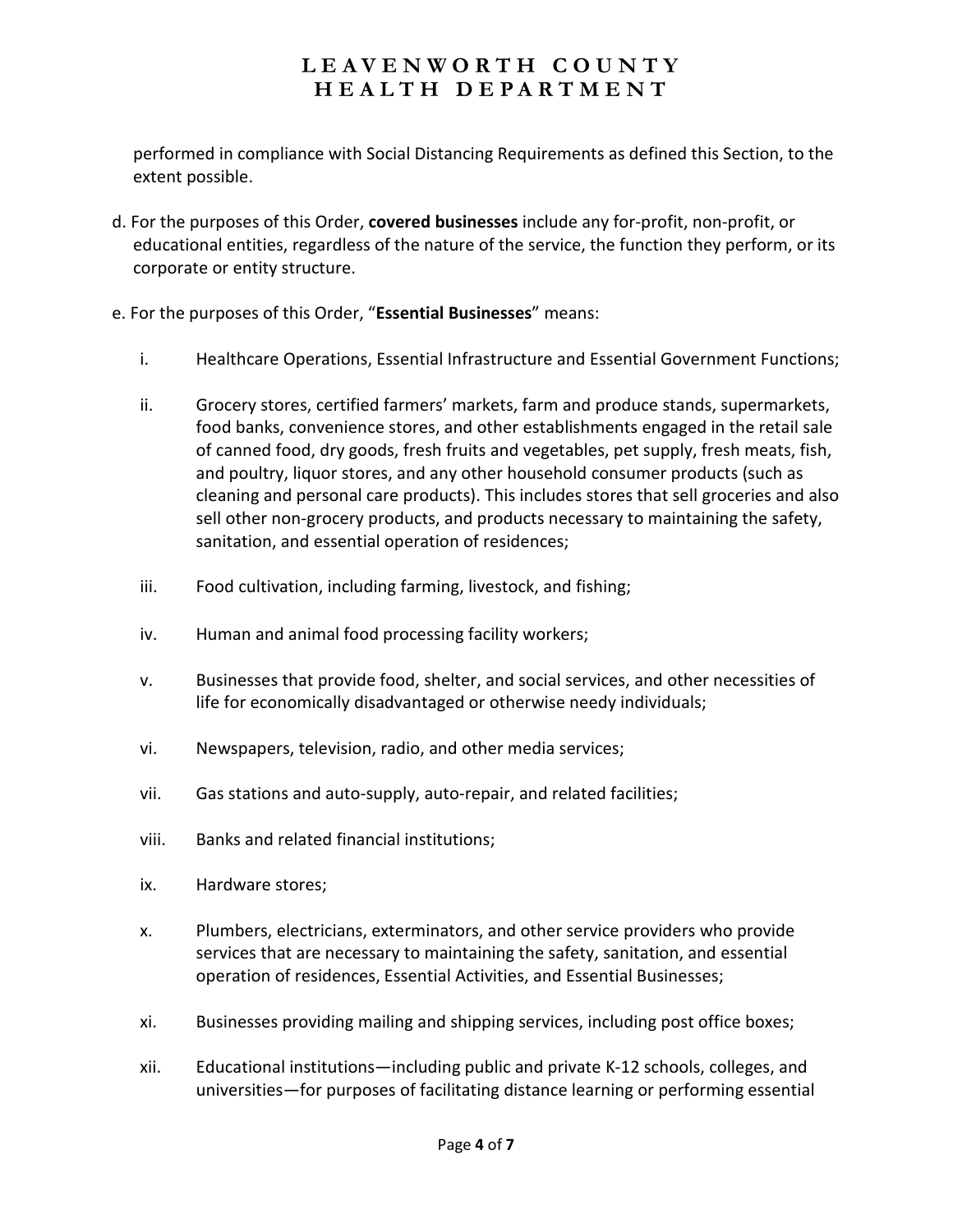functions related to distance learning, provided that social distancing of six-feet per person is maintained to the greatest extent possible;

- xiii. Laundromats, dry cleaners, and laundry service providers;
- xiv. Restaurants and other facilities that prepare and serve food, but only for drive thru, delivery or carry out and not for consumption on the premises. Schools and other entities that typically provide free food services to students or members of the public may continue to do so under this Order on the condition that the food is provided to students or members of the public on a pick-up and takeaway basis only. Schools and other entities that provide food services under this exemption shall not permit the food to be eaten at the site where it is provided, or at any other gathering site;
- xv. Businesses that supply products needed for people to work from home;
- xvi. Businesses that supply other essential businesses with the support or supplies necessary to operate;
- xvii. Businesses that ship or deliver groceries, food, goods or services directly to residences;
- xviii. Taxis, and other private transportation providers providing transportation services necessary for Essential Activities and other purposes expressly authorized in this Order;
- xix. Home-based care for seniors, adults, or children;
- xx. Residential facilities and shelters for seniors, adults, and children;
- xxi. Professional services, such as legal or accounting services, when necessary to assist in compliance with legally mandated activities;
- xxii. Childcare facilities providing services that enable employees exempted in this Order to work as permitted. To the extent possible, childcare facilities must operate under the following mandatory conditions:
	- 1. Childcare must be carried out in stable groups of 10 or fewer ("stable" means that the same 10 or fewer children are in the same group each day);
	- 2. Children shall not change from one group to another;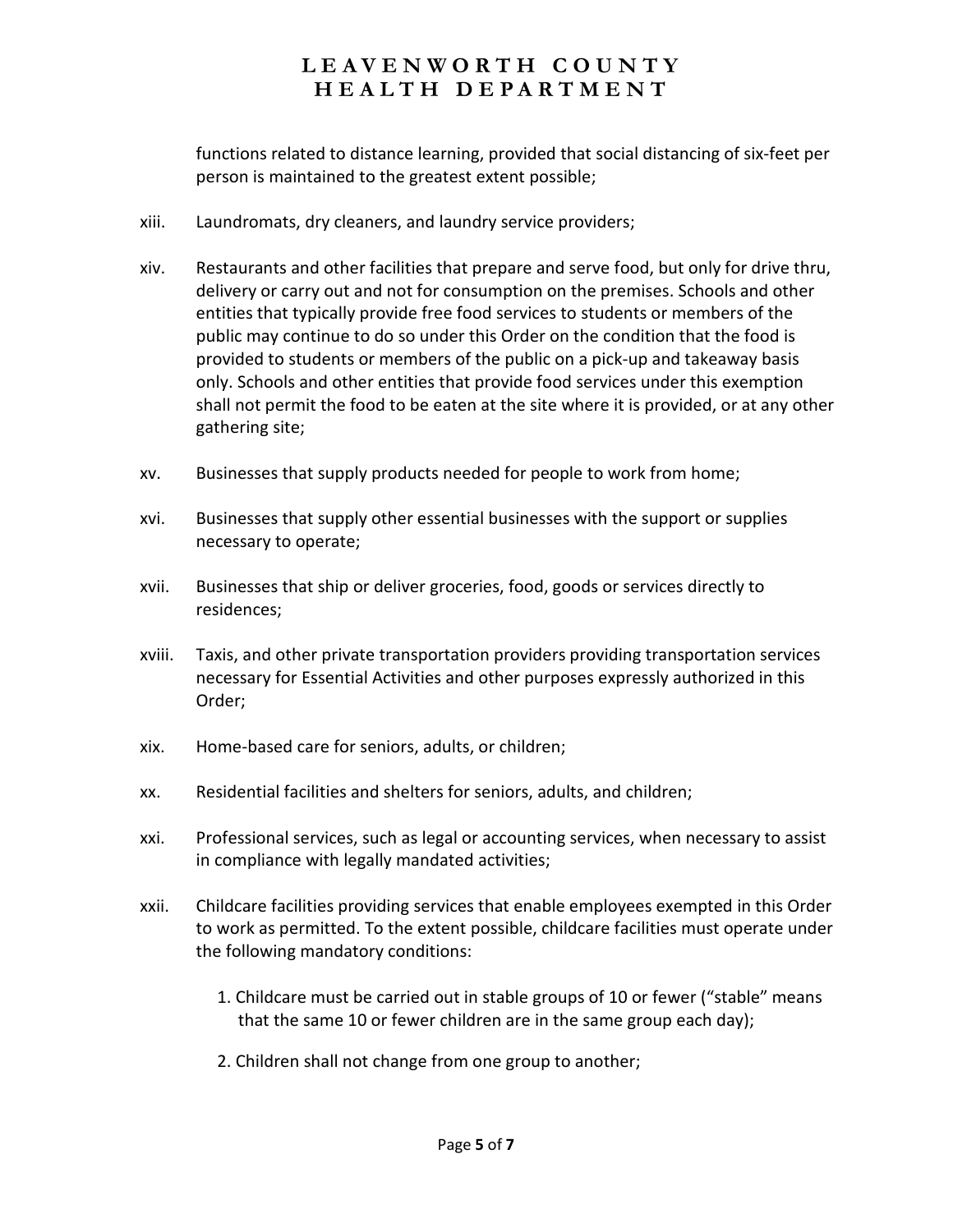- 3. If more than one group of children is cared for at one facility, each group shall be in a separate room. Groups shall not mix with each other; and
- 4. Childcare providers shall remain solely with one group of children.
- f. For the purposes of this Order, weddings, wakes, or funerals are not exempt.
- g. For purposes of this Order, **Social Distancing Requirements** includes maintaining at least sixfoot social distancing from other individuals, washing hands with soap and water for at least twenty seconds as frequently as possible or using hand sanitizer, covering coughs or sneezes (into the sleeve or elbow, not hands), regularly cleaning high-touch surfaces, and not shaking hands.

**Essential Businesses must** take proactive measures to ensure compliance with Social Distancing Requirements, including where possible:

- i. Designate six-foot distances. Designating with signage, tape, or by other means sixfoot spacing for employees and customers in line to maintain appropriate distance;
- ii. Hand sanitizer and sanitizing products. Having hand sanitizer and sanitizing products readily available for employees and customers;
- iii. Separate operating hours for vulnerable populations. Implementing separate operating hours for elderly and vulnerable customers; and
- iv. Online and remote access. Posting online whether a facility is open and how best to reach the facility and continue services by phone or remotely.
- h. For purposes of this Order, "**School Operations**" means any institution of elementary or secondary education, including but not limited to public, chartered, private, or parochial institutions. School Operations does not include a requirement that school buildings be closed if needed to house individuals, distribute food, provide medical care, distance learning or any other services deemed necessary to protect the life and property and other critical resources.

**Section Four.** That due to unique characteristics and risks associated with transmission dynamics, the likely spread of the disease based on factors of social distancing, the clinical severity of COVID-19, the lack of vaccine or antivirals as treatment options, the crowd density, the inability to ensure social distancing and to prevent close contact among groups, all groups of more than ten (10) persons and School Operations are prohibited from taking place in Leavenworth County, Kansas, during the duration of this Order, unless it can be demonstrated to the satisfaction of the Local Health Officer that sufficient mitigation plans for infectious diseases are in place.